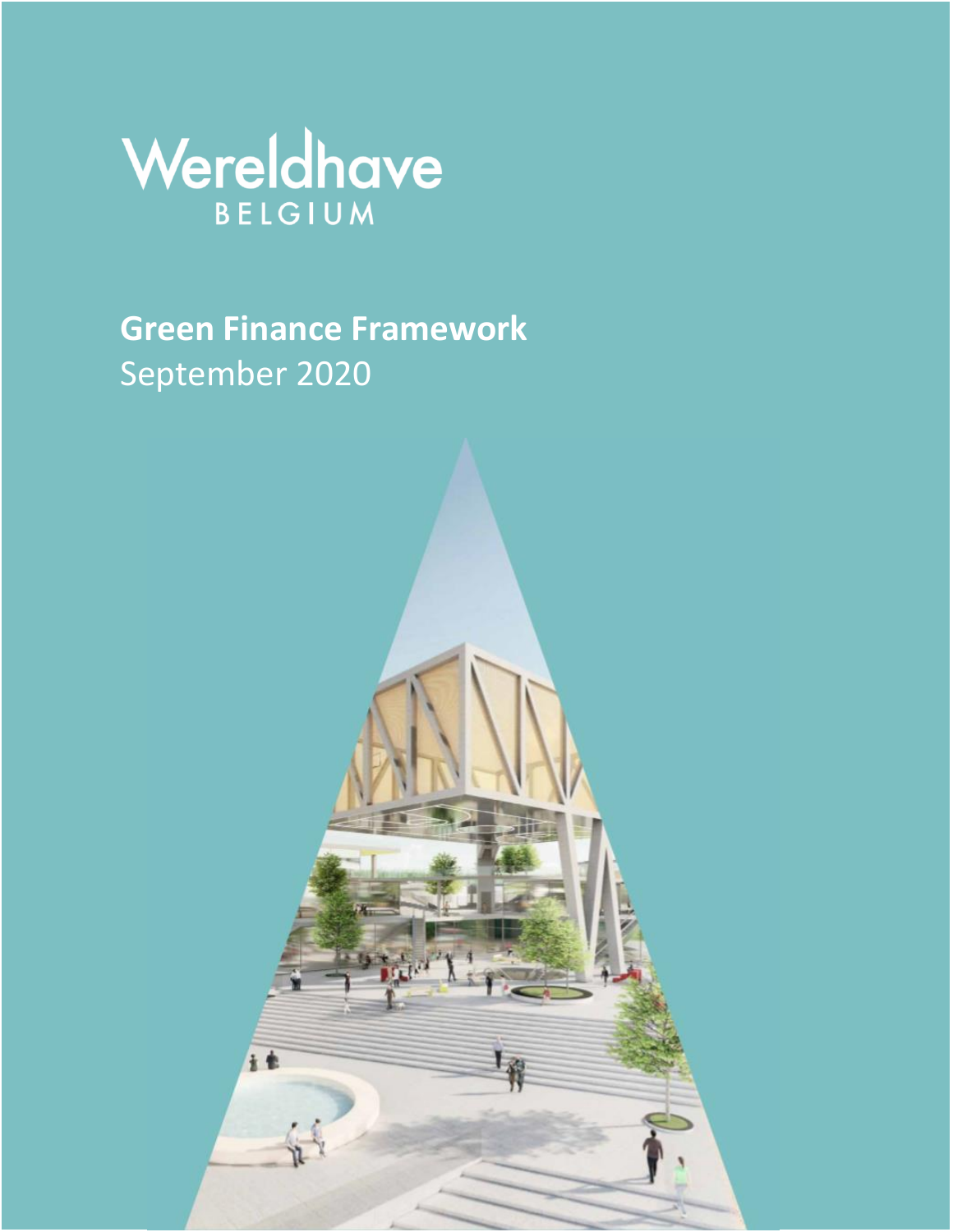# **1. Introduction**

### *1.1 Company Profile:*

Founded in 1972, Wereldhave Belgium is a public regulated real estate company with a focus on commercial property in Belgium. Wereldhave Belgium targets its new investments on shopping centres and retail parks in Belgium and in the Grand Duchy of Luxemburg. The value of the real estate portfolio, including project developments, amounted to €936.5 mln on 30 June 2020. On 30 June 2020 the existing operational retail portfolio amounted to €845 mln (around 90% of the total portfolio) and it includes amongst others shopping centres in Liège, Nivelles, Tournai, Genk and Kortrijk and retail parks in Brugge, Turnhout and Tournai. In addition, the portfolio of real estate investments includes offices in Vilvoorde and Antwerp.

Wereldhave Belgium wants to create value through the active management of its retail properties and the (re)development of it for its own portfolio. With the help of its own employees, Wereldhave Belgium maintains direct contact with its lessees. This is how Wereldhave is informed at an earlier stage of any issues experienced by the lessees and how it acquires up-to-date market information. The knowledge gained as a result is also used in the context of project development.

Since 27 October 2014, Wereldhave Belgium has been a public regulated real estate company (RREC). Wereldhave Belgium Services N.V., a 100% subsidiary of Wereldhave Belgium, acts as a real estate manager for the real estate investment portfolio. The Wereldhave Belgium shares are traded on the Euronext continuous stock exchange in Brussels. On 30 June 2020, Wereldhave N.V. and Wereldhave International N.V., Schiphol, directly or indirectly held 66.53% of the shares.

### *1.2 Wereldhave Belgium Corporate Social Responsibility*

Since 2013, the company has actively conducted monitoring and communication activities aimed at making the portfolio more sustainable, raising awareness within the company and encouraging the engagement of its stakeholders. This is a concerted effort together with initiatives taken at the level of Wereldhave Group.

In the past five years, expertise has been acquired and shared between the different countries. Today, the Wereldhave Group is recognised as one of the leaders in the real estate sector. For example, it was included in the top 20% of GRESB with a score of 91/100, giving us a 5-star label. On top of that, for the third year in a row, Wereldhave Belgium received the EPRA Gold Award for its Financial & Sustainability Report 2018.

In this context, a distinction should be made between the Wereldhave Group and Wereldhave Belgium. Wereldhave Belgium implements goals defined together with the other entities of the group, while also supplementing them for its own portfolio. Since 2016, the CSR report has been integrated into the annual report. Since the Wereldhave parent company is GRI compliant, reference is made to Wereldhave Belgium's annual report.

Wereldhave renewed its CSR program in 2019 to further integrate sustainability into its business strategy. The defined objective is that the retail assets emit less CO2 and waste. The objective is also to support the local communities where the company operates. The 2030 CSR program – **A Better Tomorrow** – therefore focuses on three areas:

### **Better Footprint**

- We'll have all common areas operate at net zero carbon by 2030
- We'll reduce waste and use more circular solutions
- We'll also help tenants and visitors to reduce their own waste and carbon leading to a net zero value chain by 2050

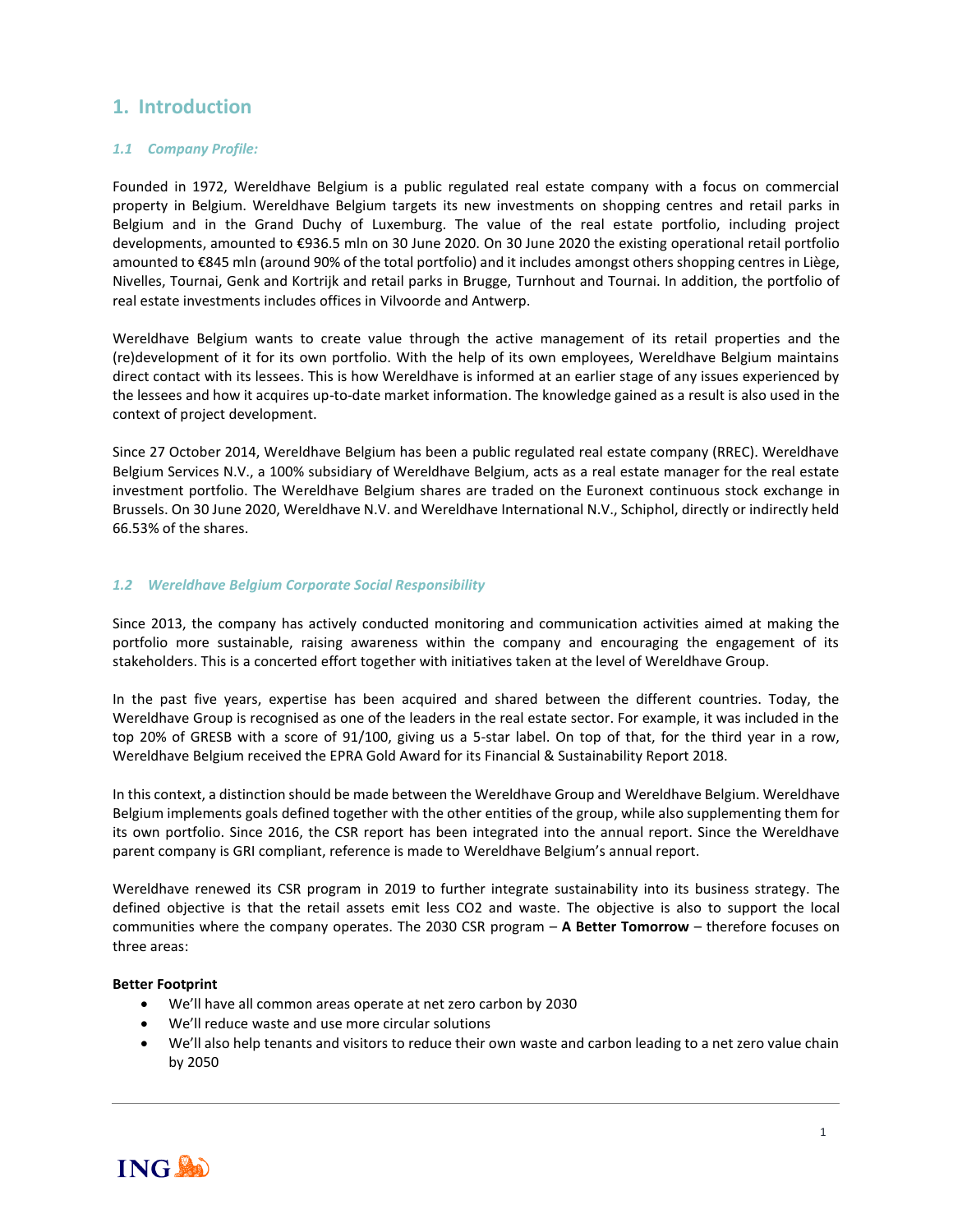### **Better Nature**

- We'll strengthen our buildings' resilience to climate risk
- We'll help protect urban wildlife living close to our centers

### **Better Living**

- We'll make sure our centers are safe and pleasant places to be and work
- We'll help employees thrive both personally and professionally
- We'll make a positive social impact in local communities.

We have set clear ambitions for each area and have aligned these ambitions with specific UN Sustainable Development Goals (SDGs). A Better Tomorrow will improve our environmental management and reduce waste and CO2, strengthen our investments in local communities, and protect urban flora and fauna. We see CSR as a value proposition for both our tenants and visitors.

# **2. Wereldhave Belgium Green Finance Framework**

Wereldhave Belgium has established this Green Finance Framework under which the company intends to issue Green Finance Instruments, which may include bonds, loans, private placements and any other green finance instruments, to finance and/or refinance sustainable products or projects with a clear benefit to environment and/or society. As such, Wereldhave Belgium intends to issue Green Finance Instruments under this Green Finance Framework, and not under the Wereldhave (Group) Green Finance Framework.

The International Capital Markets Association ("ICMA") Green Bond Principles are a set of voluntary guidelines that recommend transparency and disclosure and promote integrity in the development of green financing instruments. The Wereldhave Belgium Green Finance Framework follows the ICMA Green Bond Principles (hereafter "GBP") 2018 edition<sup>1</sup> as well as the LMA Green Loan Principles (GLP) 2020 edition<sup>2</sup>, which provides guidelines in the form of five core components:

- 1. Use of Proceeds
- 2. Process for Project Evaluation and Selection
- 3. Management of Proceeds
- 4. Reporting
- 5. External review

As both the Green Bond Principles, Green Loan Principles and the green financing market overall are evolving rapidly, this Green Finance Framework shall be monitored, updated or expanded in the future. Any future updated version of this Framework will either keep or improve the current levels of transparency and reporting disclosures.

### **3. Use of Proceeds**

Wereldhave Belgium intends to use the net proceeds of green finance instruments issued under this Framework to finance or refinance, in whole or in part, sustainable and energy efficient real estate assets ("Eligible Assets") in Belgium.

Eligible Assets are required to meet the eligibility criteria included in the table below. The Eligible Assets are also mapped to the UN Sustainable Development Goals (SDGs) and EU Taxonomy of sustainable economic activities.

 $2$  https://www.lma.eu.com/application/files/1815/8866/8537/Green\_Loan\_Principles\_V03.pdf



<sup>1</sup> https://www.icmagroup.org/assets/documents/Regulatory/Green-Bonds/Green-Bonds-Principles-June-2018-270520.pdf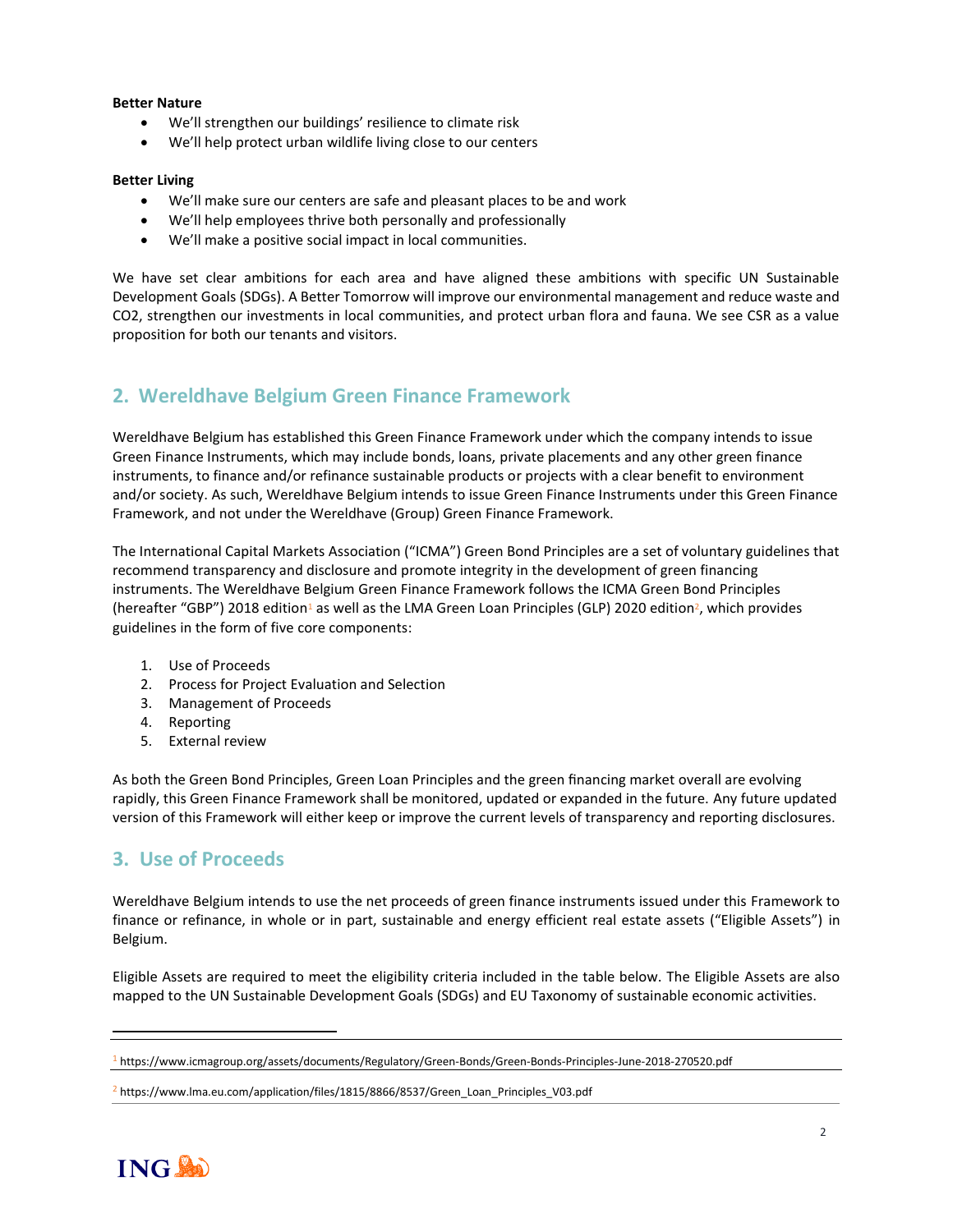| <b>GBP / GLP</b><br>category | <b>Eligible category description</b>                                                                                                                                                                                                                                                                                                                                                                                                                                                                                   | <b>UN SDGs</b>                                                             | <b>EU Environmental Objective</b>                                                                                                                                                                                                                                       |
|------------------------------|------------------------------------------------------------------------------------------------------------------------------------------------------------------------------------------------------------------------------------------------------------------------------------------------------------------------------------------------------------------------------------------------------------------------------------------------------------------------------------------------------------------------|----------------------------------------------------------------------------|-------------------------------------------------------------------------------------------------------------------------------------------------------------------------------------------------------------------------------------------------------------------------|
| <b>Green Buildings</b>       | Newly constructed, existing and renovated<br>commercial buildings in Belgium which meet one or<br>more of the following criteria:<br><b>BREEAM New Construction, Refurbishment</b><br>$\bullet$<br>and Fit Out, or In-Use ≥ "Very Good"<br>certified<br>EPBD Energy Performance Certificate (EPC)<br>with a minimum Energy Performance label<br>of "A"<br>Renovation that will achieve, or has<br>٠<br>achieved, energy savings of at least 30% in<br>comparison to the baseline energy<br>performance of the building | AFFORDABLE AP<br>Ò.<br><b>1</b> SUSTAINABLE CITTE<br><b>H</b><br>13 RUMATE | EU Environmental Objective (1):<br><b>Climate Change Mitigation</b><br><b>Economic Activities:</b><br>26.2 Construction of new buildings<br>$\circ$<br>26.3 Renovation of existing<br>$\circ$<br>buildings<br>26.5 Acquisition and ownership of<br>$\circ$<br>buildings |

# **4. Process for Project Evaluation and Selection**

The use-of-proceeds defined in this Framework regard sustainable and energy efficient real estate assets which contribute to social and sustainable engagement in local communities. Hence, all potential Eligible Assets first and foremost comply with environmental and social laws and regulations as well as Wereldhave Belgium's policies and standards which aim to manage and mitigate environmental, social and governance risks. These include, but are not limited to, the Wereldhave Belgium Sustainable Supplier Code and Responsible Maintenance Strategy. The environmental and social policies can be found on the company's website: https://www.wereldhavebelgium.com/en/sustainability

On at least an annual basis, the Wereldhave Belgium's Head of Building and Maintenance and Group CSR Manager review existing and potential Eligible Assets. Subsequently, the Wereldhave Belgium Effective leaders (consisting of CEO and CFO) verify whether the proposed assets comply with the definition of Eligible Assets as included in paragraph 3 of this Framework and subsequently approves the final list of Eligible Assets.

# **5. Management of Proceeds**

The proceeds of the Green Finance instruments will be managed by Wereldhave Belgium in a portfolio approach.

Wereldhave Belgium intends to allocate the proceeds from the Green Finance instruments to an Eligible Green Asset Portfolio, selected in accordance with the use of proceeds criteria and evaluation and selection process presented above.

Wereldhave Belgium will strive, over time, to achieve a level of allocation for the Eligible Green Asset Portfolio which, after adjustments for intervening circumstances matches or exceeds the balance of net proceeds from its outstanding Green Finance instruments. Additional Eligible Green Assets will be added to the Issuer's Eligible Green Asset Portfolio to the extent required to ensure that the net proceeds from outstanding Green Finance instruments will be allocated to Eligible Green Assets.

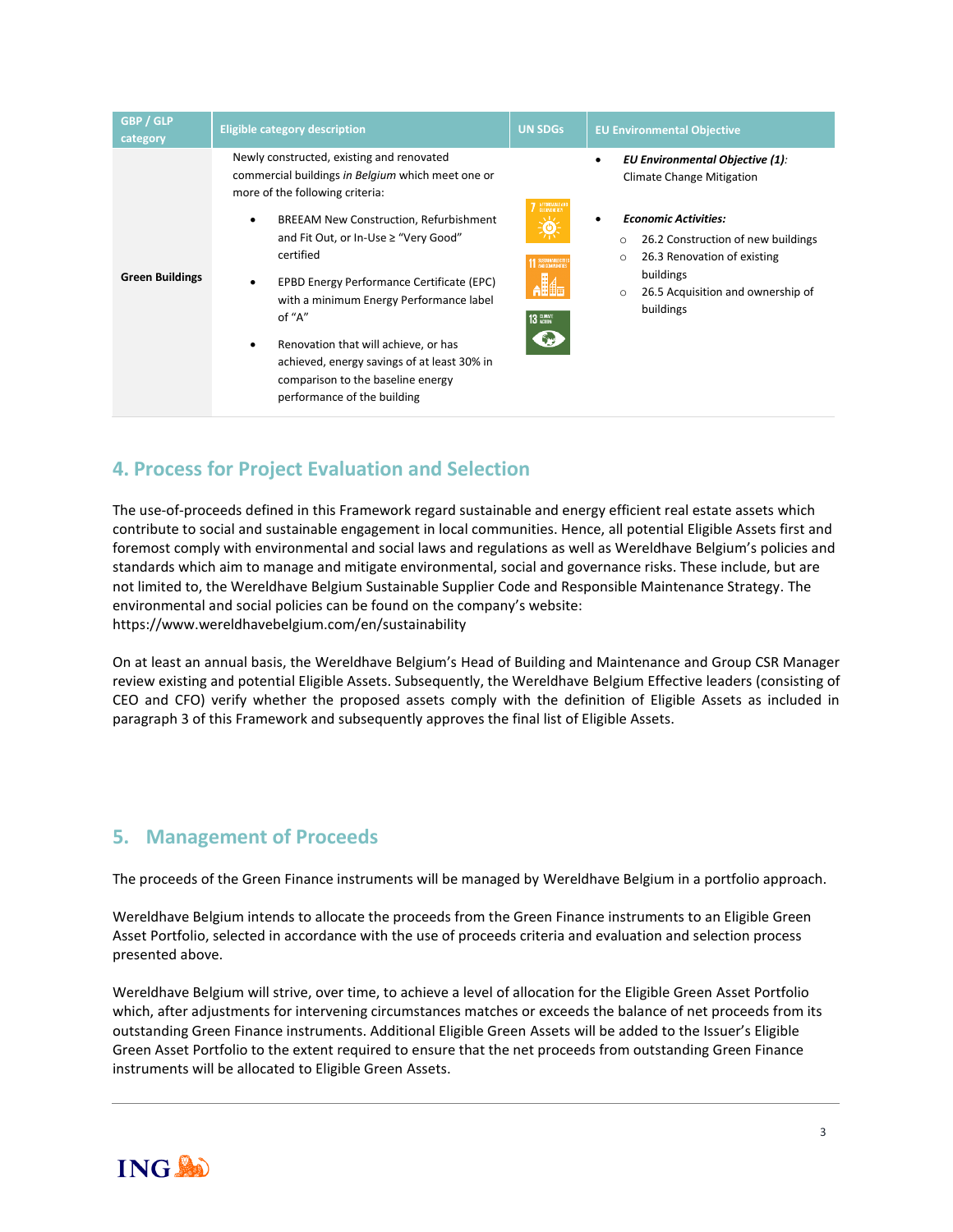The allocation of the net proceeds of issued green finance instruments to the portfolio of Eligible Assets will be reviewed and approved by the Wereldhave Belgium Effective leaders (consisting of CEO and CFO) on at least an annual basis, until full allocation of the net proceeds of issued green finance instruments.

Whilst any net proceeds of the Green Finance instruments remain unallocated, Wereldhave Belgium will hold and/or invest, at its own discretion, in its treasury liquidity portfolio, in cash or other short term and liquid instruments or to pay back a portion of its outstanding indebtedness, the balance of net proceeds not yet allocated to the Eligible Green Asset Portfolio.

# **6. Reporting**

Wereldhave Belgium intends to make and keep readily available reporting, covering the allocation of net proceeds to the Eligible Green Asset Portfolio and, wherever feasible, reporting on the impact of the Eligible Green Asset Portfolio, at least at the category level. Reporting shall be renewed at least annually or until the maturity of all outstanding Green Finance instruments.

Wereldhave Belgium intends to provide aggregated reporting for all of Wereldhave Belgium's Green Finance instruments. Reports will be made publicly available on Wereldhave Belgium's [Corporate website.](https://www.wereldhavebelgium.com/en/sustainability/)

Wereldhave Belgium will align, on a best effort basis, the reporting with the portfolio approach described in "Handbook – Harmonized Framework for Impact Reporting (April 2020)."

### *6.1 Allocation Reporting*

To the extent practicable, Wereldhave Belgium will provide:

- an overview of the green finance instruments issued under the Framework and the total amount outstanding (in EUR) of issued green finance instruments
- the allocation of the net proceeds of issued green finance instrument to a portfolio of Eligible Assets, including information on
	- o the composition of the portfolio of Eligible Assets
	- o a breakdown of new financing vs. refinancing (i.e. share of allocation to projects under construction/refurbishment and share of allocation to existing projects)
- the amount of unallocated proceeds, if any

### *6.2 Impact Reporting*

Where feasible, the report may include information indicating the impact of the Eligible Assets on an aggregated level:

- An overview of Eligible Assets and their environmental classification (i.e. BREEAM certification, EPC label, refurbishment), including the classification level where applicable (e.g. "Very Good", "EPC label A").
- Energy intensity of the Eligible Assets (in kWh/m2) (scope 1 and 2)
- Carbon intensity of the Eligible Assets (in kg  $CO<sub>2</sub>e/m2$ ) (scope 1 and 2)
- Onsite renewable energy generation powering the Eligible Assets and/or distributed to the grid (in kWh)
- Offsite renewable energy purchase (in kWh)
- Science-Based Targets initiative-validated target
- Selected case studies of Eligible Projects

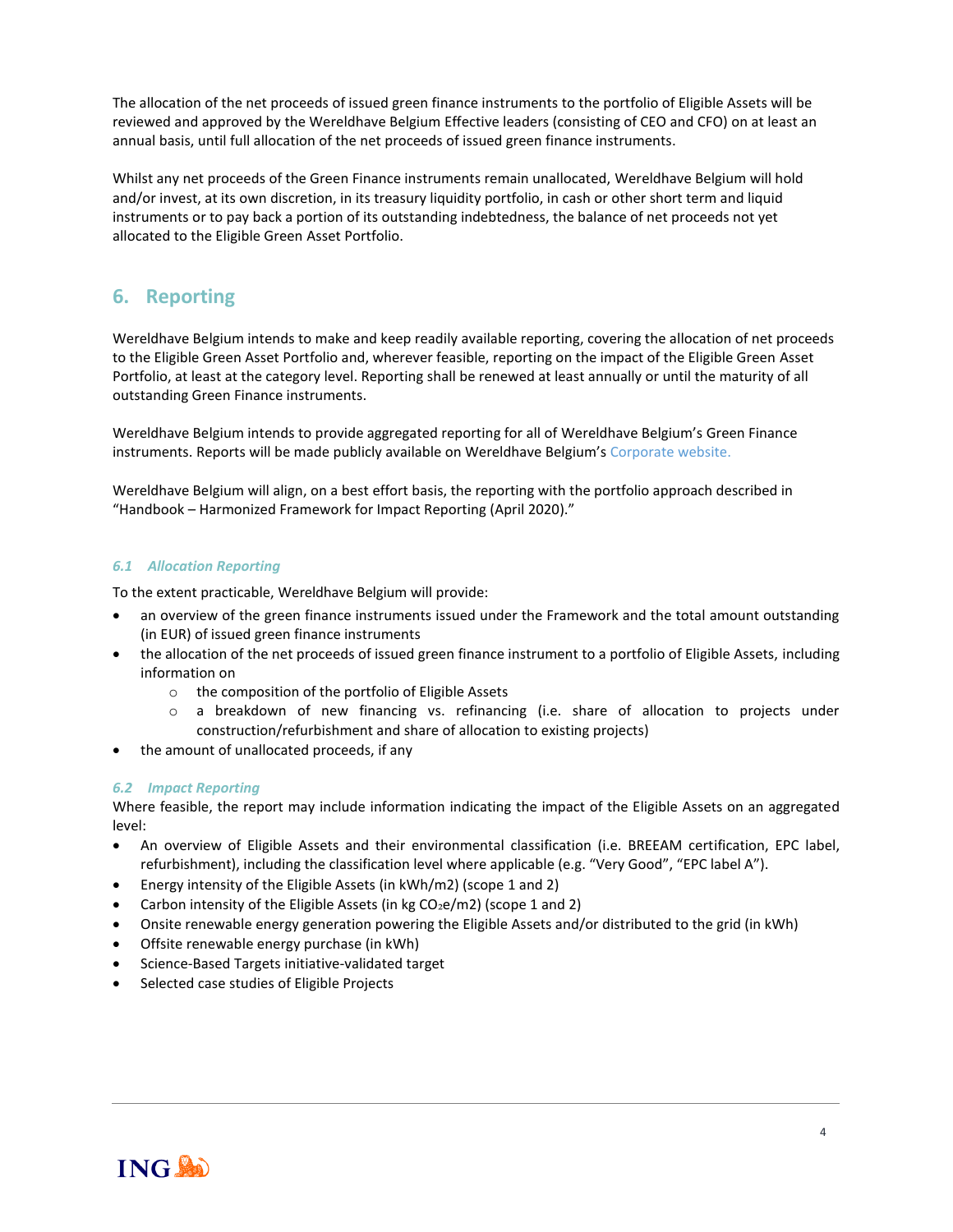# **7. External Review**

### *7.1 Second Party Opinion (pre issuance)*

This Wereldhave Belgium Green Finance Framework has been reviewed by ISS-ESG who has issued a Second Party Opinion. The Second Party Opinion as well as the Green Finance Framework will be made publicly available on Wereldhave Belgium's [Corporate website.](https://www.wereldhavebelgium.com/en/sustainability/)

### *7.2 Verification (post issuance)*

Wereldhave Belgium intends to request a verification by its external statutory auditor (KPMG Réviseurs d'Entreprises / Bedrijfsrevisoren or any subsequent external auditor) or a management statement on the allocation of the proceeds of the Green Finance instruments to the Eligible Green Asset Portfolio.